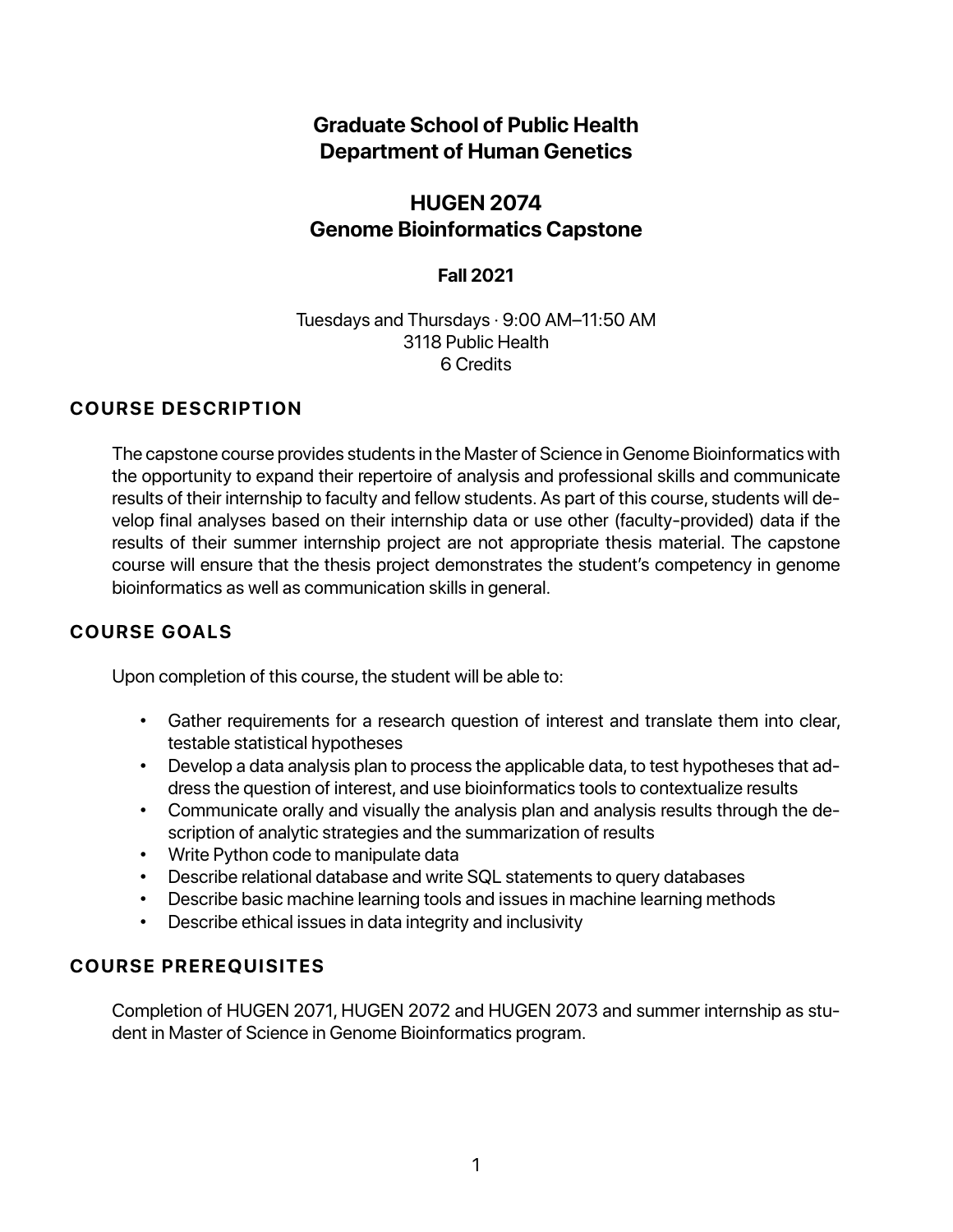# **FACULTY**

#### **Course Director**

#### **Ryan L. Minster, Ph.D., M.S.I.S.**

3118 Public Health 412-624-6928 rminster@pitt.edu Office hours available upon request

# **CLASS ACTIVITIES**

The course will be in two three-hour sessions (usually) per week. Each session will be divided into a 1¾ hour lecture, a 15 min break, and a 50 min activity. The lectures will be didactic but interactive reviews of topic relevant to genome bioinformatics and the professions that employ it. The activities will include group discussions, presentations, peer critique, role playing, and guest presentations. Approximately ten guest presenters will present on their career paths, job responsibilities and areas of research or business.

### **Potential Guest Presenters**

Karen Cuenco, *Senior Specialist, Integration & Quantitative Science, Gates Foundation* Mike Talkowsky, *Center for Genomic Medicine, Massachusetts General Hospital* Xiaojing Wang, *Associate Director of Metrics, Analytics & Statistics Services at ConvaTec* Purnima Sundar, *Principal Scientist, Pfizer* Anthony Roscoe, *Director of Enterprise Data Governance & Quality, Highmark Health* Wan Zhu, *Sr Machine Learning* (*ML*) *Engineer, Paypal; formerly ML Engineer, Google* Celeste Shelton Ohlsen, *Director of Clinical Genomics, Ariel Precision Medicine* Brandon Michael Blobner, *BlueSphere Bio* Emily Russell, *New Hire*

# **EVALUATION AND GRADING**

Evaluation will be based on the following components:

#### *Research Question*

Students will formulate a research question for their thesis project.

#### *Analysis Plan*

Students will develop a written analysis plan for their thesis project and will present the analysis plan to the class.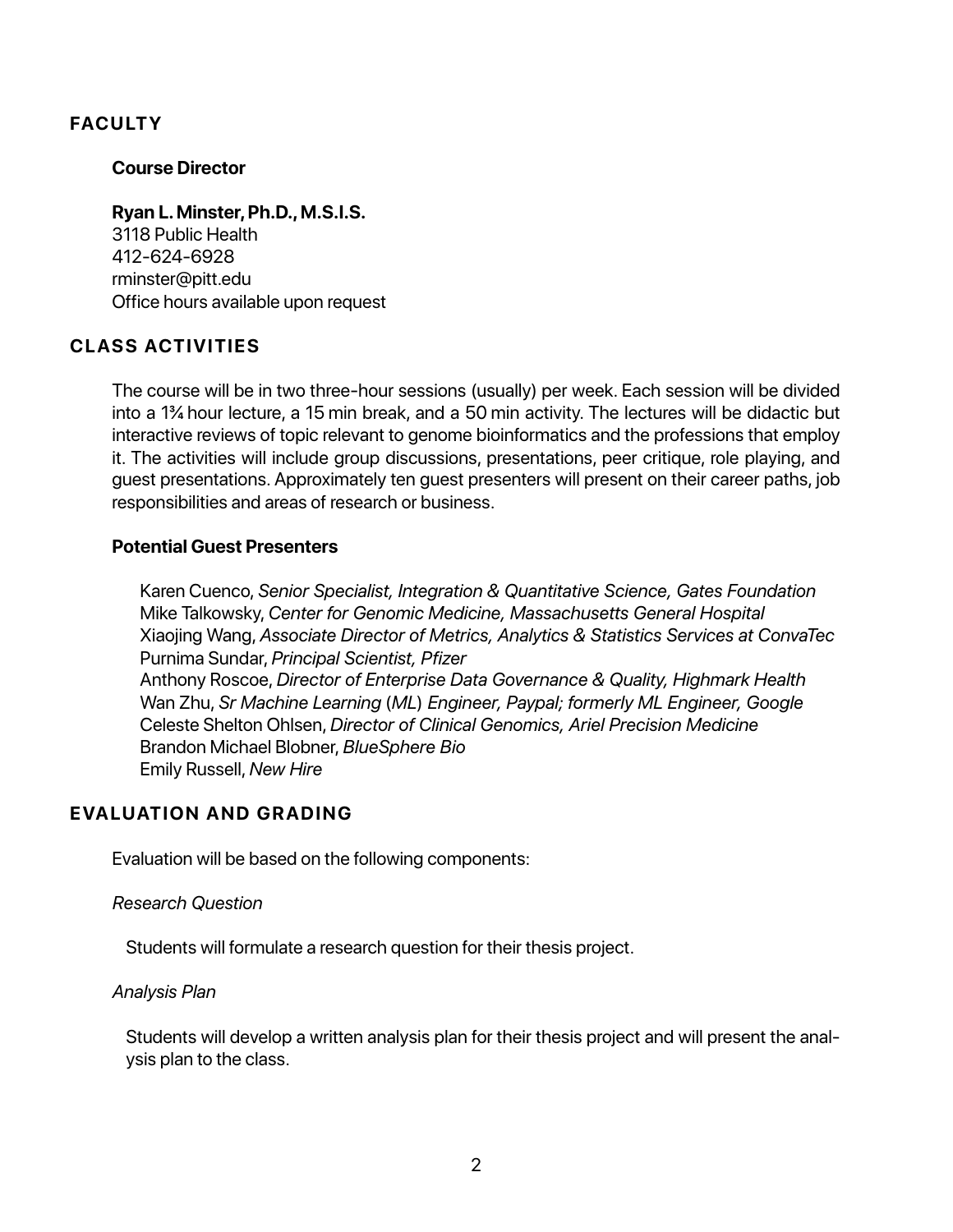### *Descriptive Statistics and Visualizations*

Students will generate descriptive statistics and visualizations as appropriate to their analysis plan and project and will submit them in written form and present them to the class.

# *Analysis Statistics and Visualizations*

Students will perform statistical analyses (hypothesis testing or hypothesis generating) and concomitant visualizations as appropriate to their analysis plan and project and will submit them in written form and present them to the class.

### *Final Analysis Methods and Results*

Students will submit a written description of their final thesis project methods and results and will present them to the class.

# *Python, SQL, and Machine Learning Projects*

Students will be given one small coding project in each of basic Python coding, SQL querying and machine learning to assess competency in those domains.

### *Case Study Engagement* (3)

There will be three case studies examined during the course. For each case study, students will submit two engagement questions or comments on the case study to facilitate discussion.

# **Grading**

Grading will be based on specifications grading, a competency-based grading model wherein all assignments are graded as pass/not-pass based specific criteria that align with the course learning objectives. The focus is on demonstrating mastery of the course objectives rather than earning a particular letter grade.

Each assignment is graded as pass/not-pass and may be resubmitted (after receiving feedback) as many as two times within two weeks of the original due date to achieve a pass.

To receive an **H** in this course, all assignments must be passed with only one revision within two weeks of the original due date.

To receive an **S** in this course, all assignments must be passed with no more than two revisions within two weeks of the original due date.

If any assignment is not passed after two revisions within two weeks of the original due date, the assigned course grade will be a **U**.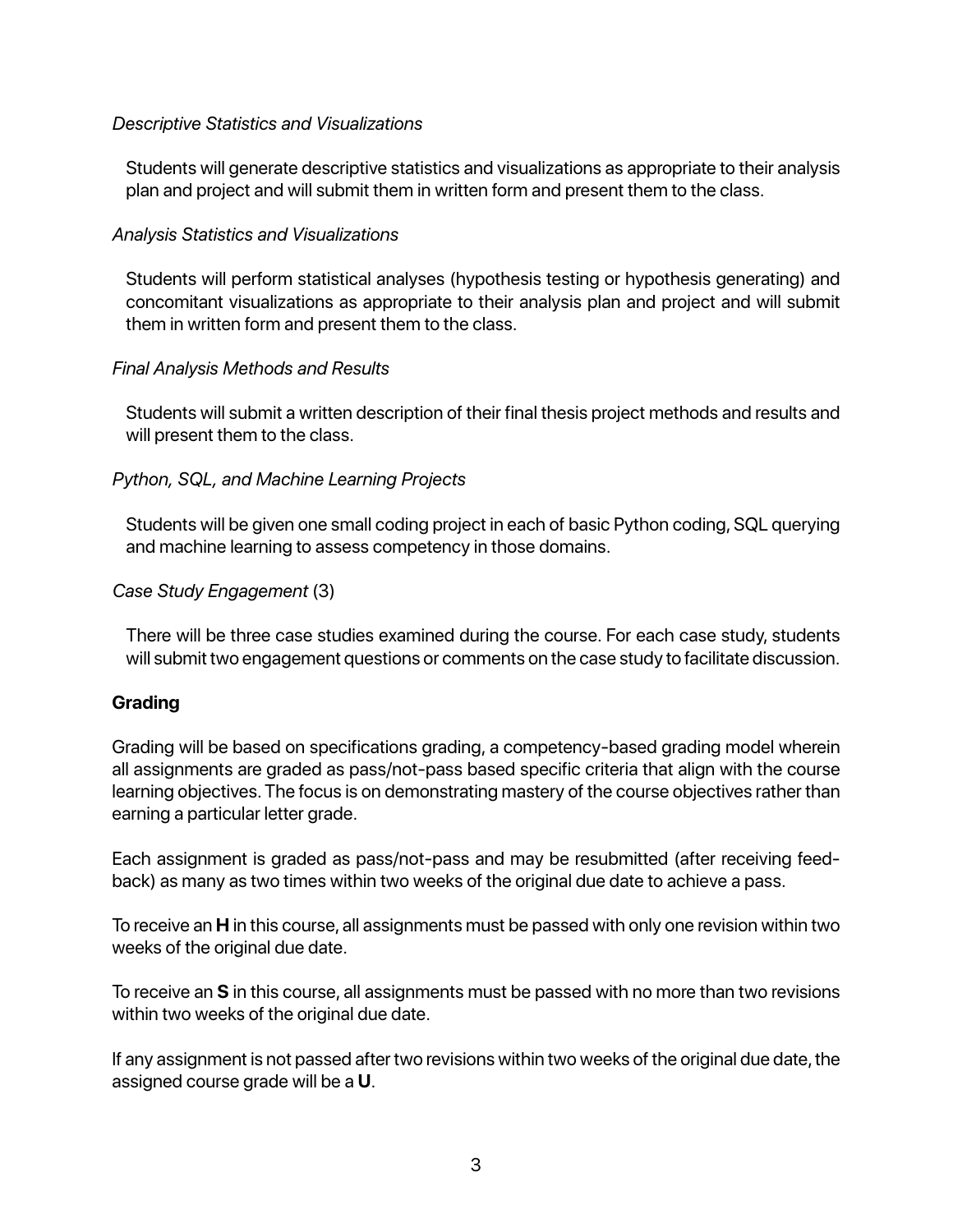# **CANVAS INSTRUCTION**

This course will use the University's Canvas site (canvas.pitt.edu). Each lecture will be accompanied by supporting material and further reading, all of which will be made available around the time of the lecture. It is the student's responsibility to check for, and read, this material. The instructors will use Canvas as the primary means of communicating with the students, who are expected to check the site on a regular basis throughout the semester.

### **Accessibility**

Ensuring an accessible and pleasant experience to all users, regardless of disability, is a key focus of Canvas. The Canvas platform was built using the most modern HTML and CSS technologies, and is committed to W3C's Web Accessibility Initiative and §508 guidelines.

# **COURSE MATERIALS**

### **Required Software (All available free online)**

Web Browser

R *r-project.org* R Studio *rstudio.com* Pulse Secure *pulsesecure.net*

# **Required Readings (All available free online through the University of Pittsburgh)**

Selected papers from the current literature.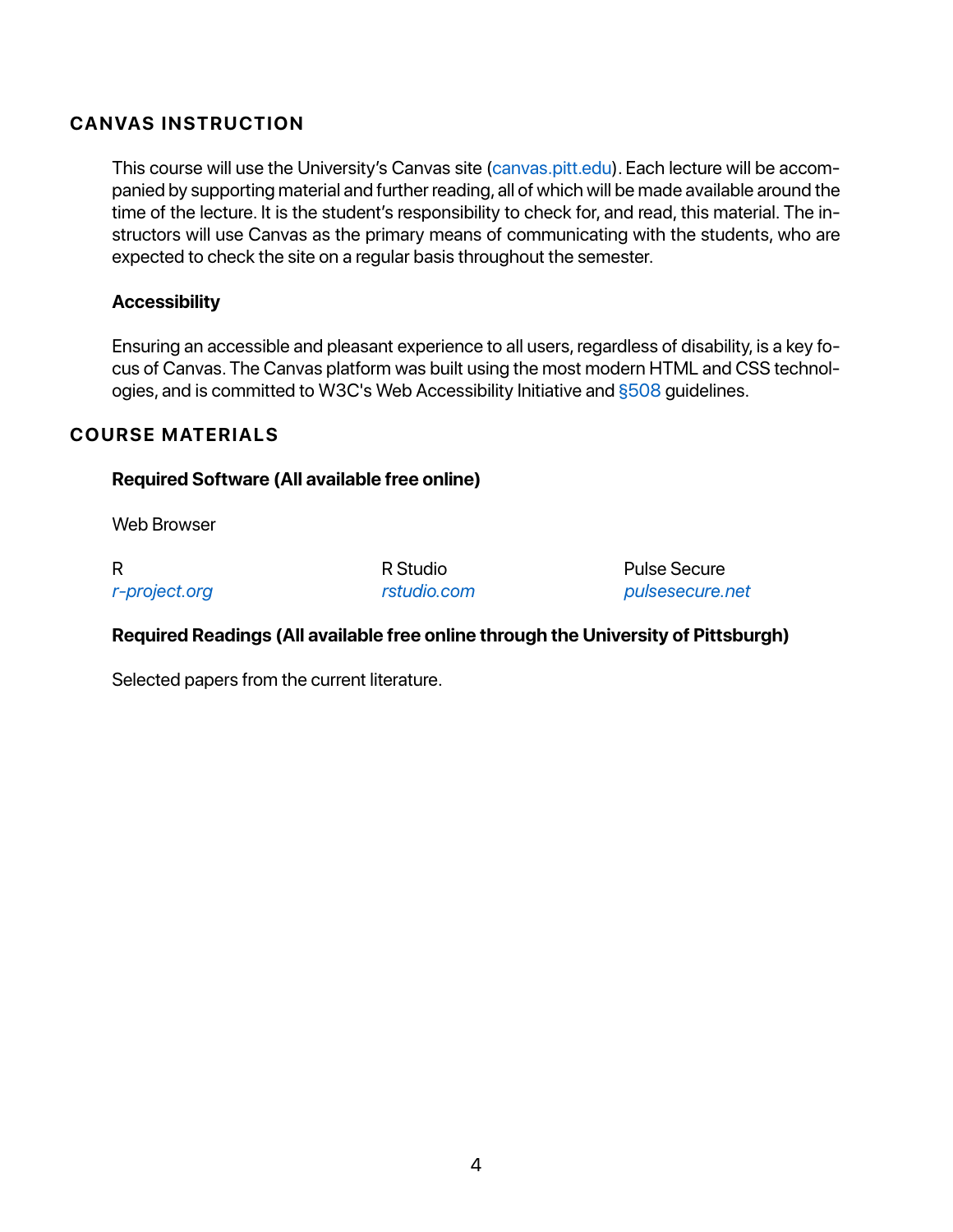# **SCHEDULE**

| <b>Date</b>         | Lecture                                                                          | <b>Activity / Assessment</b>          |
|---------------------|----------------------------------------------------------------------------------|---------------------------------------|
| Tue Aug 31          | Introduction & Design                                                            | Discuss Internship Experiences        |
| Thu Sep 2           | Developing Research Questions                                                    | <b>Guest Presentation</b>             |
| Tue Sep 7           | Advanced Genetic Data Structures & Analysis Discuss Potential Research Questions |                                       |
| Thu Sep 9           | Developing Analysis Plans                                                        | <b>Guest Presentation</b>             |
| Tue Sep 14 No Class |                                                                                  |                                       |
| Thu Sep 16 No Class |                                                                                  |                                       |
| Tue Sep 21          | <b>Advanced Unix</b>                                                             |                                       |
|                     | Thu Sep 23 Advanced Topics in DNA Sequencing                                     |                                       |
|                     | Tue Sep 28 Advanced Topics in RNA Sequencing                                     | Case Study in Genetic Analysis        |
|                     | Thu Sep 30 Public Speaking Fundamentals                                          | <b>Guest Presentation</b>             |
| Tue Oct 5           | Public Speaking with Visuals                                                     | Present Analysis Plans                |
| Thu Oct 7           | <b>Conflict Resolution and Negotiation</b>                                       | <b>Guest Presentation</b>             |
| Tue Oct 12          | <b>Project Requirements Gathering</b>                                            |                                       |
| Thu Oct 14          | Project Management                                                               | <b>Present Descriptive Statistics</b> |
| Tue Oct 19          | Project Budgeting                                                                | Role Play Conflict Resolution         |
| Thu Oct 21          | Introduction to Python                                                           |                                       |
| Tue Oct 26          | Advanced Python                                                                  | Role Play Requirements Gathering      |
| Thu Oct 28          | Relational Database Design                                                       | <b>Guest Presentation</b>             |
| Tue Nov 2           | No Class · Election Day                                                          |                                       |
| Thu Nov 4           | Structured Query Language (SQL)                                                  | <b>Present Analysis Progress</b>      |
| Tue Nov 9           | Introduction to Machine Learning 1                                               | Role Play Interviewing                |
| Thu Nov 11          | Introduction to Machine Learning 2                                               | <b>Guest Presentation</b>             |
| Tue Nov 16          | <b>Advanced Visualizations 1</b>                                                 | Case Study in Machine Learning        |
|                     | Thu Nov 18 Advanced Visualizations 2                                             | <b>Guest Presentation</b>             |
|                     | Tue Nov 23 No Class · Thanksgiving Recess                                        |                                       |
|                     | Thu Nov 25 No Class · Thanksgiving Recess                                        |                                       |
|                     | Tue Nov 30 Advanced Annotation & Contextualization 1                             |                                       |
| Thu Dec 2           | Advanced Annotation & Contextualization 2                                        | <b>Present Visualization Project</b>  |
| Tue Dec 7           | Data Ethics                                                                      | Case Study in Data Ethics             |
| Thu Dec 9           | Data Ethics                                                                      | <b>Guest Presentation</b>             |
| Tue Dec 14          | Comprehensive Exam                                                               |                                       |
|                     | Thu Dec 16 Student-Chosen Topic                                                  | <b>Present Final Analysis Results</b> |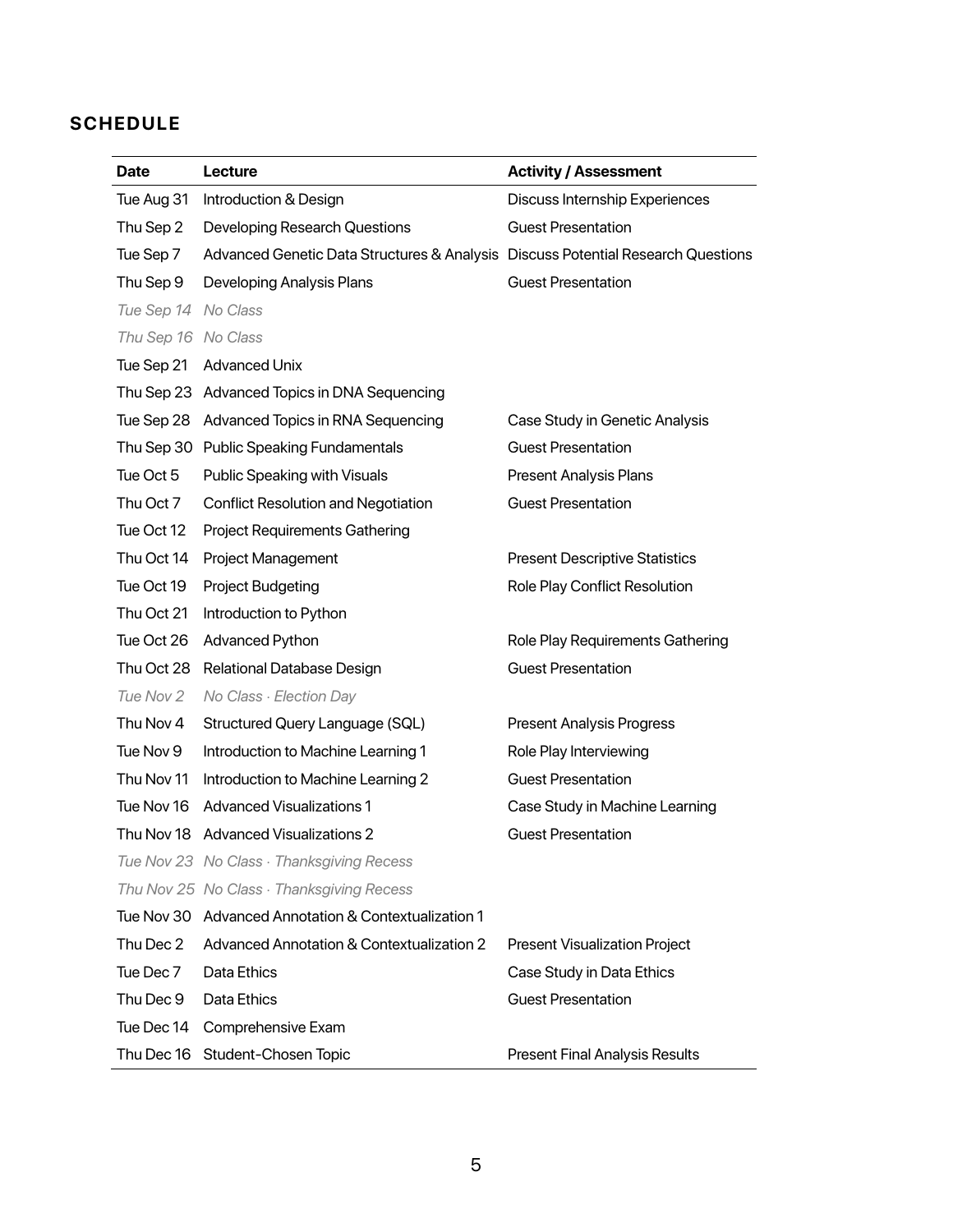# **ACADEMIC POLICIES**

#### **Academic Integrity**

All students are expected to adhere to the school's standards of academic honesty. Cheating/plagiarism will not be tolerated. The Graduate School of Public Health's policy on academic integrity, which is based on the University policy, is available online in the Pitt Public Health Academic Handbook. The policy includes obligations for faculty and students, procedures for adjudicating violations, and other critical information. Please take the time to read this policy.

#### **Plagiarism**

#### University policy:

Integrity of the academic process requires that credit be given where credit is due. Accordingly, it is unethical to present as one's own work the ideas, representations, words of another, or to permit another to present one's own work without customary and proper acknowledgement of sources.

A student has an obligation to exhibit honesty and to respect the ethical standards of the profession in carrying out his or her academic assignments. Without limiting the application of this principle, a student may be found to have violated this obligation if he or she:

- 10. Presents as one's own, for academic evaluation, the ideas, representations, or words of another person or persons without customary and proper acknowledgment of sources.
- 11. Submits the work of another person in a manner which represents the work to be one's own.

#### **Source**

To avoid plagiarism, you must give "customary and proper acknowledgment of sources" by appropriately and clearly identifying which thoughts are yours and which are others, and appropriately citing your sources.

Sophisticated plagiarism detection software will be used in this course. If plagiarism is detected, you will automatically receive a grade of zero for that assignment and the incident will be reported, as required, to your Dean.

#### **Covid-19 & Public Health**

In the midst of this pandemic, it is extremely important that you abide by public health regulations and University of Pittsburgh health standards and guidelines. While in class, at a minimum, this means you must wear a face covering and comply with physical distancing requirements; other requirements may be added by the University during the semester. These rules have been developed to protect the health and safety of all community members. Failure to comply with these requirements will result in you not being permitted to attend class in person and could result in a Student Conduct violation. For the most up-to-date information and guidance, please visit coronavirus.pitt.edu and check your Pitt email for updates before each class.

#### **Course Recording**

This class or portions of this class will be recorded by the instructors for educational purposes. These recordings will be shared only with students enrolled in the course via Canvas and will be deleted at the end of the course.

To ensure the free and open discussion of ideas, students may not record classroom lectures, discussion and/or activities without the advance written permission of the instructor, and any such recording properly approved in advance can be used solely for the student's own private use.

#### **Copyright Notice**

These materials may be protected by copyright. United States copyright law, 17 USC § 101, *et seq*., in addition to University policy and procedures, prohibit unauthorized duplication or retransmission of course materials. See Library of Congress Copyright Office and the University Copyright Policy.

#### **Disability Resources**

If you have a disability for which you are or may be requesting an accommodation, you are encouraged to contact both your instructor and Disability Resources and Services, 140 William Pitt Union, 412-648-7890 as early as possible in the term.